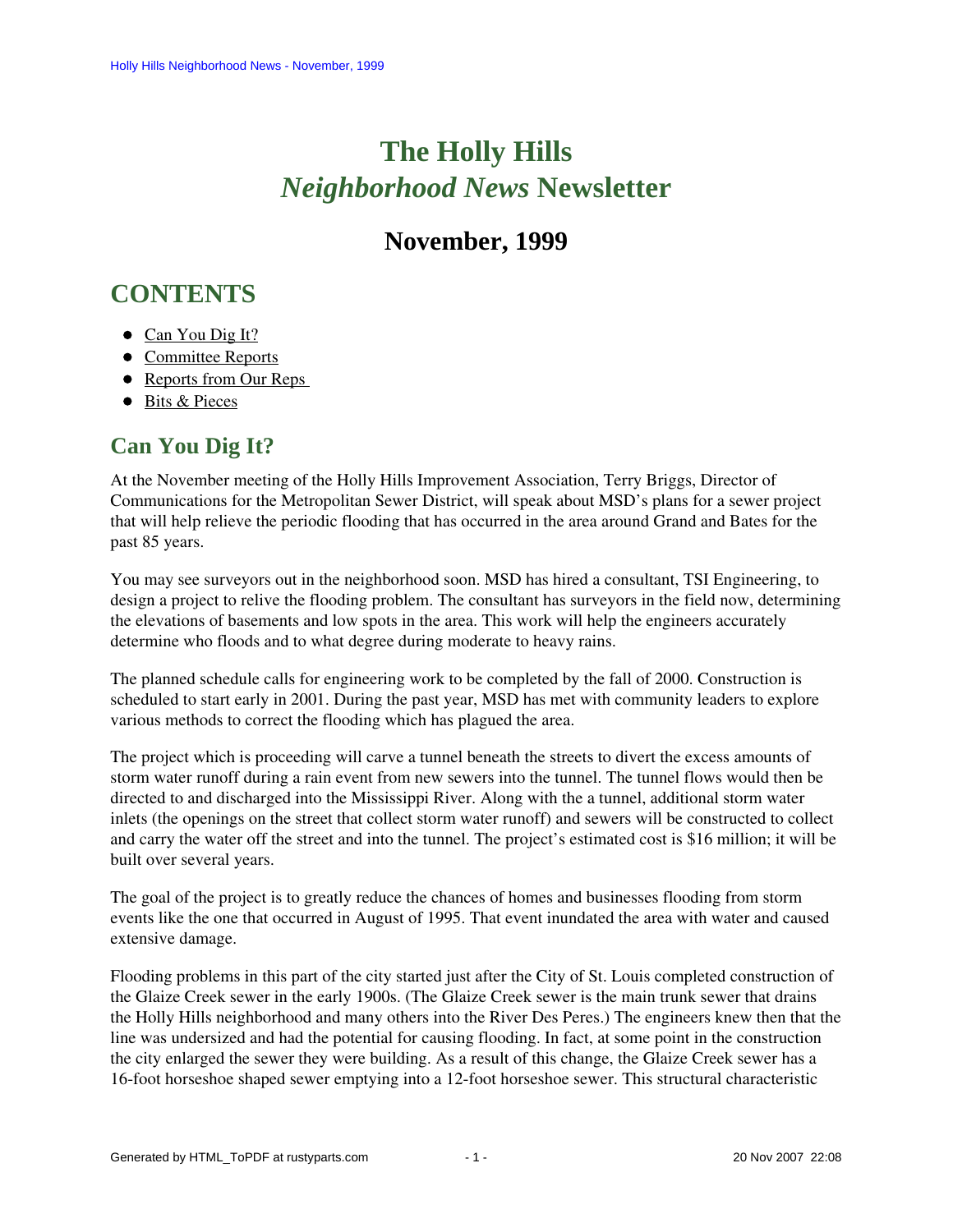results in flooding which has continued in the neighborhoods around the intersection of Grand and Bates for the past 80 years.

MSD plans to hold a public meeting to explain the project in more detail late next Spring. The November meeting will allow you an early look at the project.

Terry Briggs has been the Director Of Communication for MSD since 1988 when the position was first created. Mr. Briggs joined MSD in 1984 as Public Information Coordinator.

#### <span id="page-1-0"></span>[\[Return to Contents\]](#page-0-1)

### <span id="page-1-3"></span>**REPORTS FROM HHIA COMMITTEES**

- [Beautification](#page-1-1)
- [Events](#page-1-2)
- [Welcoming Committee](#page-2-1)

#### <span id="page-1-1"></span>**Beautification**

#### **The Beautification Committee At It Again!**

From Tim Bolt, Beautification Committee Chairman: Holly Hills was granted 2 programs sponsored by Operation Brightside: Neighbors Naturescaping and Growing St. Louis. 50 volunteers showed up to spruce up the 35 pots and 50 beds around the area Saturday, November 6, during Plant Your Neighborhood Day. In all, they planted 1200 bulbs and 280 flowering plants.

What a great turnout! We were really pleased with the sense of community that was expressed by young and old alike! Maybe it was the great weather, or maybe it was everybody wanting to pitch in and watch their efforts grow. Either way, thanks to everyone who volunteered their time and also to those who responded by donation. We couldn't have done it without you!

#### [\[Return to Committee Report List\]](#page-1-3)

#### [\[Return to Contents\]](#page-0-1)

#### <span id="page-1-2"></span>**Events**

#### **Holiday Lights Contest and Annual Holly Hills Banquet**

Have your **holiday lights on Saturday-Sunday, December 18-19,** when our judges will drive all around the neighborhood, selecting winners for this year's Holiday Lighting Contest. To be announced in our January newsletter, awards will be given to the best decorated single- family as well as rental properties. Show your Holly Hills pride.

Not into holiday lights? No problem. But be sure to have your porch light on every night for safety. Thanks to a donation from AmerenUE, you can obtain a free lightbulb for this purpose at any of our HHIA general meetings (limit one per household).

Planning is also under way for our annual **Holly Hills banquet** on Monday, January 24. We'll provide you with all the details in our January newsletter, but be sure to set aside this special date today.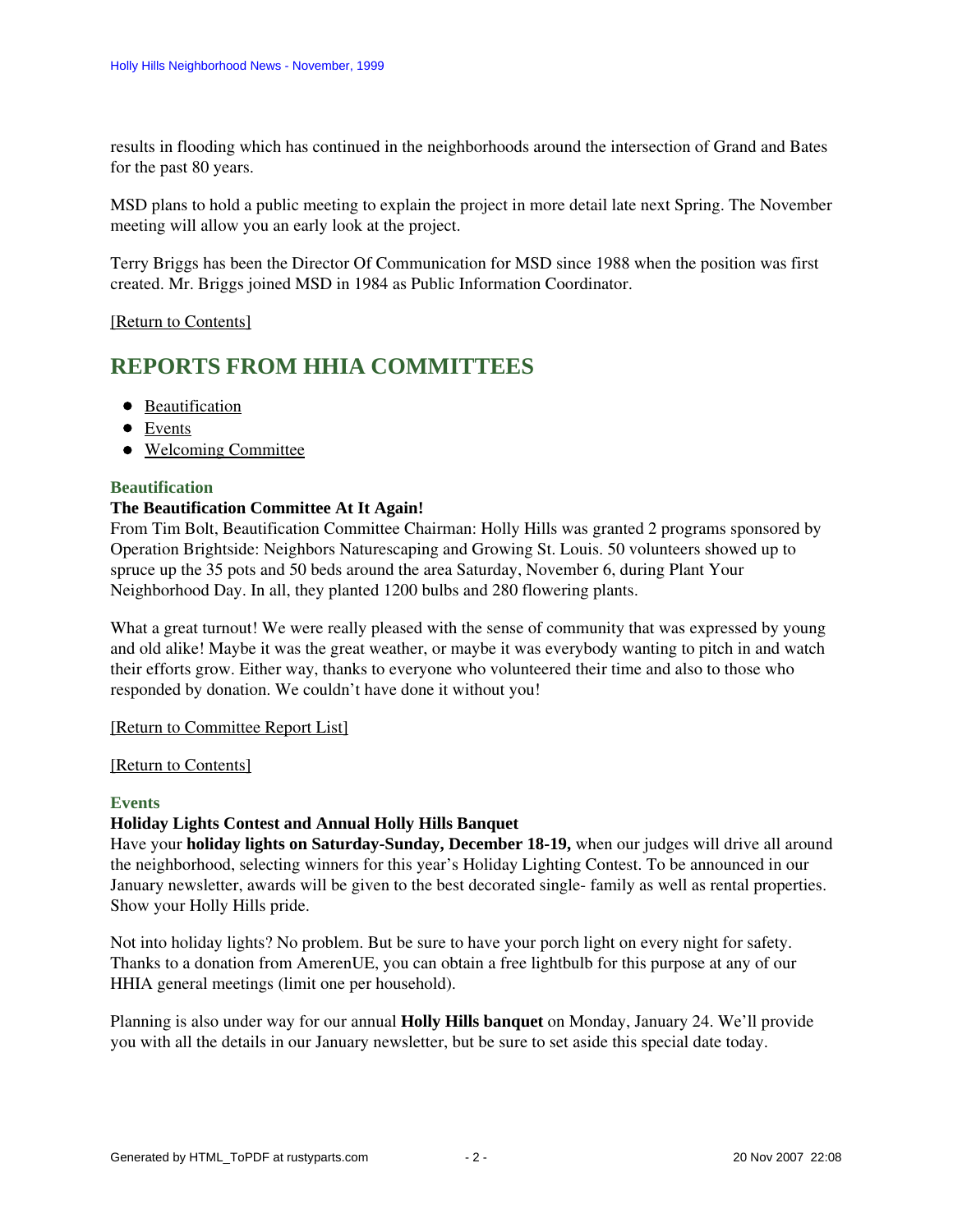#### [\[Return to Committee Report List\]](#page-1-3)

#### [\[Return to Contents\]](#page-0-1)

#### <span id="page-2-1"></span>**Welcome Committee**

#### **Additions on Your Block?**

Call or e-mail us the address of your new neighbors. We would love to welcome them to the neighborhood and let them know what a friendly place they live in. Call 569-5708 or e-mail at hollyhil@stlouis.missouri.org.

[\[Return to Committee Report List\]](#page-1-3)

<span id="page-2-0"></span>[\[Return to Contents\]](#page-0-1)

### **Reports From Your Reps**

Alderman Fred Wessels related the following news items to us:

- **City leaf pickup** began November 1 and ends around mid-December. Street division crews will be in and out of the Holly Hills area during this period.
- **The property at 5440 Grand (formerly Chippewa Trust Co.)** is being converted to a Mary Margaret Day Care and Learning Center. The building will be expanded and an outside play ground will be developed.

Alderman Matt Villa related the following news item to us:

Effective January 1, 2000, taxpayers who meet certain requirements are eligible for a **state tax credit** of 15% of the eligible costs for a new residence. The credit is limited to no more than forty thousand dollars per residence per ten-year period (twenty-five thousand dollars for certain locations).

Homeowners (or taxpayers) that perform non-substantial rehabilitation are eligible for a state tax credit of 25% for the rehabilitation costs of an eligible residence or qualified residence. Minimum costs must exceed ten thousand dollars for an eligible residence and minimum costs must exceed five thousand dollars for qualifying residences. This credit can not exceed twenty-five thousand dollars per ten-year period per residence.

A taxpayer that incurs eligible costs for substantial rehabilitation of at least ten thousand dollars is eligible for a state tax credit of 35% of those costs. Substantial rehabilitation is a rehabilitation in which the costs exceed fifty percent of the basis of the property before rehabilitation. This credit can not exceed seventy thousand dollars per ten-year period per residence.

Taxpayers are required to submit applications for the tax credits to the Department of Economic Development. Applications should be available in November 1999.

For more information, call LuAnn Bauer at 573-751-5981. Click here for our September 1999 article on the same topic.